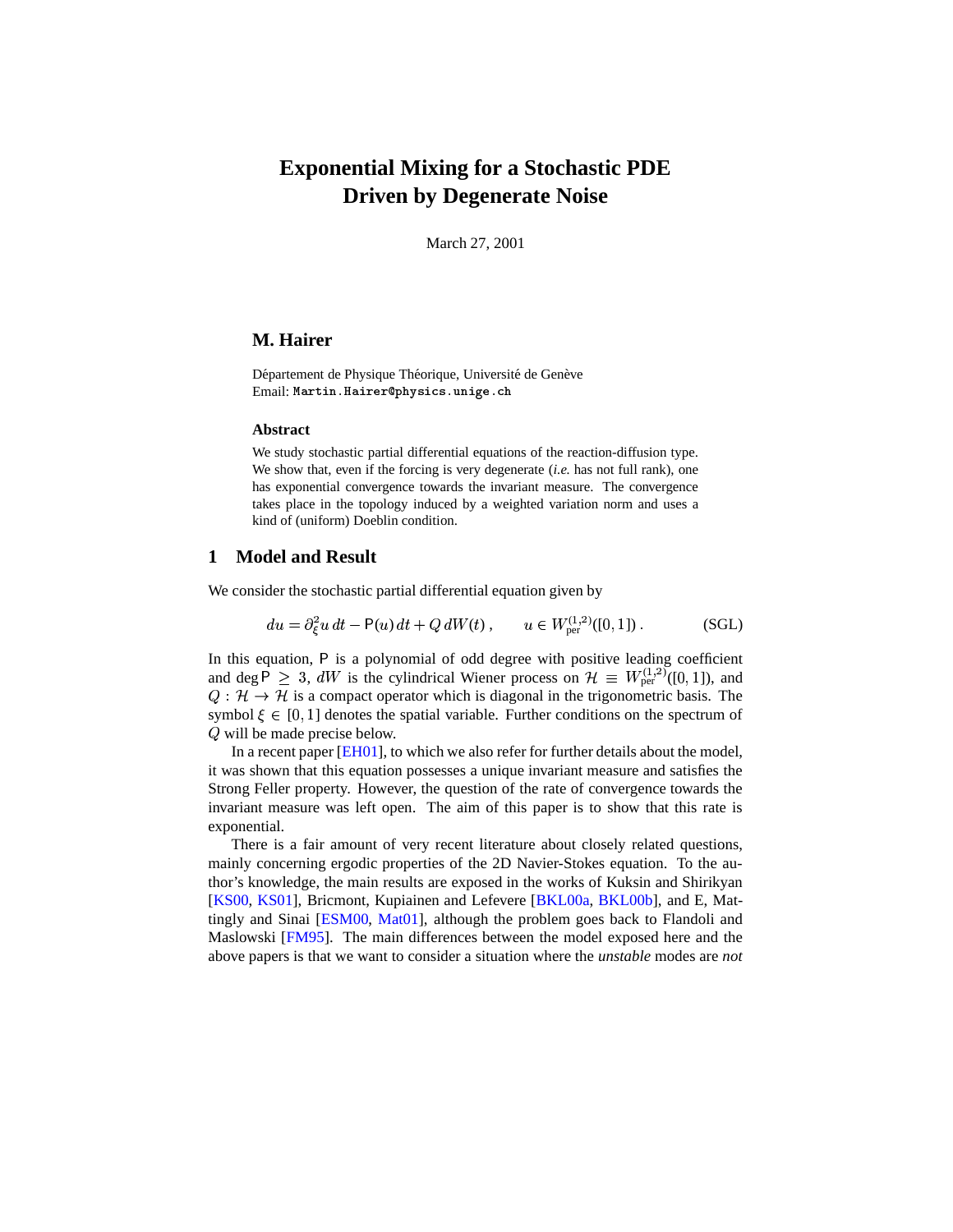forced, whereas the forcing only acts onto the stable modes and is transmitted to the whole system through the nonlinearity. From this point of view, we are in a hypoelliptic situation where Hörmander-type conditions apply  $[H\ddot{\sigma}\dot{\sigma}7, H\ddot{\sigma}\dot{\sigma}85]$ , as opposed to the essentially elliptic situation where the unstable modes are all forced and the (infinitely many) other modes are stabilized by the linear part of the equation.

Returning to the model [\(SGL\)](#page-0-0), we denote by  $q_k$  the eigenvalue of Q corresponding to the kth trigonometric function (ordered in such a way that  $k > 0$ ). We make the following assumption on the  $q_k$ :

**Assumption 1.1** There exist constants  $k_* > 0$ ,  $C_1 > 0$ ,  $C_2 > 0$ ,  $\alpha \geq 2$  and  $\beta \in$  $(\alpha - 1/8, \alpha]$  such that

$$
C_1 k^{-2\alpha} \le q_k \le C_2 k^{-2\beta} \,, \quad \text{for } k > k_*.
$$
 (1.1)

There are no assumptions on  $q_k$  for  $k \leq k_*$ , in particular one may have  $q_k = 0$  in that region. Furthermore,  $k_*$  can be chosen arbitrarily large.

We denote by  $\Phi_t(u)$  the solution of [\(SGL\)](#page-0-0) at time t with initial condition  $u \in \mathcal{H}$ . If  $\Phi_t$  exists and is sufficiently regular, one can define the semigroup  $\mathcal{P}^t$  acting on bounded functions  $\varphi$  and the semigroup  $\mathcal{P}_{*}^{t}$  acting on finite measures  $\mu$  by

$$
\left(\mathcal{P}^t\varphi\right)(u) = \mathbf{E}\left((\varphi \circ \Phi_t)(u)\right), \qquad \left(\mathcal{P}^t_*\mu\right)(A) = \mathbf{E}\left((\mu \circ \Phi_t^{-1})(A)\right).
$$

In a recent paper [\[EH01\]](#page-9-0), to which we also refer for further details about the model, it was shown that the above model satisfies the following.

**Theorem 1.2** *Under Assumption [1.1,](#page-6-0) the solution of [\(SGL\)](#page-0-0) defines a unique stochastic* flow  $\Phi_t$  on H, thus also defining a Markov semigroup  $\mathcal{P}^t$ . The semigroup  $\mathcal{P}^t$  is *Strong Feller and open set irreducible in arbitrarily short time. As a consequence, the semigroup*  $\mathcal{P}_{\ast}^{t}$  *acting on measures possesses a unique invariant measure on* H.

Recall that a semigroup is said "open set irreducible in arbitrarily short time" if the probability of reaching a given open set in a given time is always strictly positive.

We denote by  $\mu_*$  the unique invariant probability measure of Theorem [1.2.](#page-6-1) We will show in this paper that for every probability measure  $\mu$ , we have  $\mathcal{P}_{*}^{t} \mu \rightarrow \mu_{*}$  and that this convergence takes place with an exponential rate (in time). More precisely, we introduce, for a given (possibly unbounded) Borel function  $V : \mathcal{H} \to [1,\infty]$ , the *weighted variational norm* defined on every signed Borel measure  $\mu$  by

$$
\|\mu\|_V \equiv \int_{\mathcal{H}} V(x)\,\mu_+(dx) + \int_{\mathcal{H}} V(x)\,\mu_-(dx)\,,
$$

where  $\mu_{\pm}$  denotes the positive (resp. negative) part of  $\mu$ . When  $V(x) = 1$ , we recover the usual variational norm which we denote by  $\|\cdot\|$ . We also introduce the family of norms  $\|\cdot\|_{\gamma}$  on H defined by

$$
||x||_{\gamma} = ||L^{\gamma}x||,
$$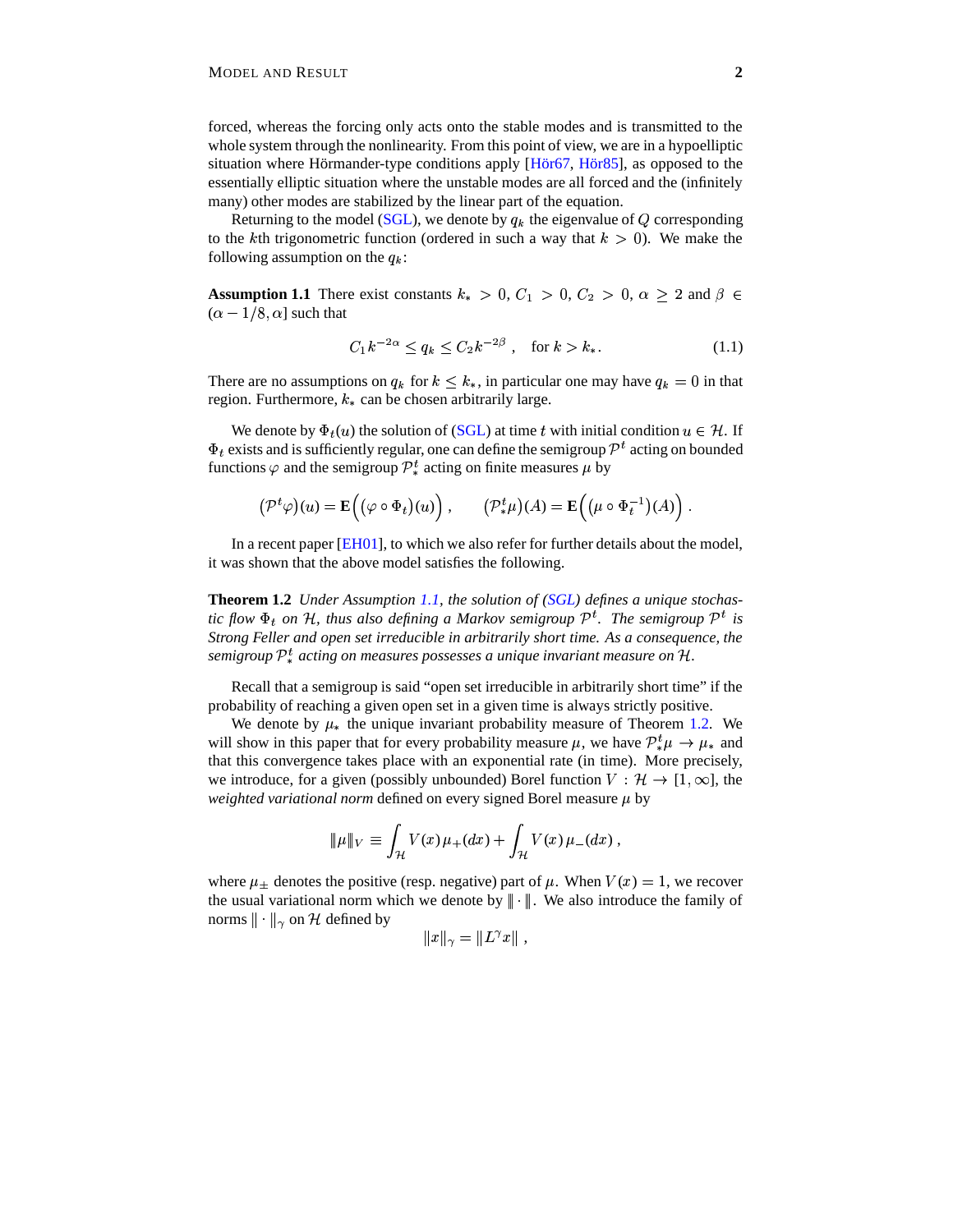where L is the differential operator  $1 - \partial_{\xi}^{2}$  and  $\|\cdot\|$  is the usual norm on H, *i.e.* 

$$
\|u\|^2 = \int_0^1 \left(|u|^2 + |\partial_\xi u|^2\right) d\xi \; .
$$

The exact formulation of our convergence result is

**Theorem 1.3** *There exists a constant*  $\lambda > 0$  *such that for every*  $p \ge 1$ *, every*  $\gamma \le \alpha$ *, and every probability measure*  $\mu$  *on*  $\mathcal{H}$ *, one has* 

$$
\|\mathcal{P}_{*}^{t}\mu - \mu_{*}\|_{V_{\gamma,p}} \leq Ce^{-\lambda t}, \quad \text{with } V_{\gamma,p}(u) = \|u\|_{\gamma}^{p} + 1,
$$

*for every*  $t \geq 1$ *. The constant* C *is independent of the probability measure*  $\mu$ *.* 

In the sequel, we will denote by  $\Phi$  the Markov chain obtained by sampling the solu-tion of [\(SGL\)](#page-0-0) at integer times and by  $\mathcal{P}(x, \cdot)$  the corresponding transition probabilities. Theorem [1.3](#page-6-2) is a consequence of the following features of the model [\(SGL\)](#page-0-0).

- A. We construct a set K having the property that there exists a probability measure  $\nu$ and a constant  $\delta > 0$  such that  $\mathcal{P}(x, \cdot) \ge \delta \nu(\cdot)$  for every  $x \in K$ . This means that  $K$  behaves "almost" like an atom for the Markov chain  $\Phi$ . This is shown to be a consequence of the Strong Feller property and the irreducibility of the Markov semigroup associated to [\(SGL\)](#page-0-0).
- *B.* The dynamics has very strong contraction properties in the sense that it reaches some compact set very quickly. In particular, one can bound uniformly from below the transition probabilities to a set  $K$  satisfying property  $A$ .

These conditions yield some strong Doeblin condition and thus lead to exponential convergence results. The intuitive reason behind this is that, for any two initial measures, their image under  $\mathcal{P}_*$  has a common part, the amount of which can be bounded uniformly from below and cancels out. This will be clarified in the proof of Proposition [2.1](#page-6-0) below.

The remainder of the paper is organized as follows. In Section [2,](#page-2-0) we show how to obtain Theorem [1.3](#page-6-2) from the above properties. The proof will be strongly reminiscent of the standard proof of the Perron-Frobenius theorem. In Section [3](#page-4-0) we then show the contraction properties of the dynamics and in Section [4](#page-6-3) we show that every compact set has the property *A.*

#### **Acknowledgements**

Several proofs in this paper are inspired by the recent work [\[RBT01\]](#page-9-10) of Luc Rey-Bellet and Larry Thomas. The author is very grateful to them for having communicated their ideas before publication. The author also benefitted from several useful discussions with Jean-Pierre Eckmann and Jacques Rougemont. This work was partially supported by the Fonds National Suisse.

# <span id="page-2-0"></span>**2 A Variant of the Perron-Frobenius Theorem**

The following proposition shows, reformulated in a more rigorous way, why the properties *A.* and *B.* yield exponential convergence results towards the invariant measure.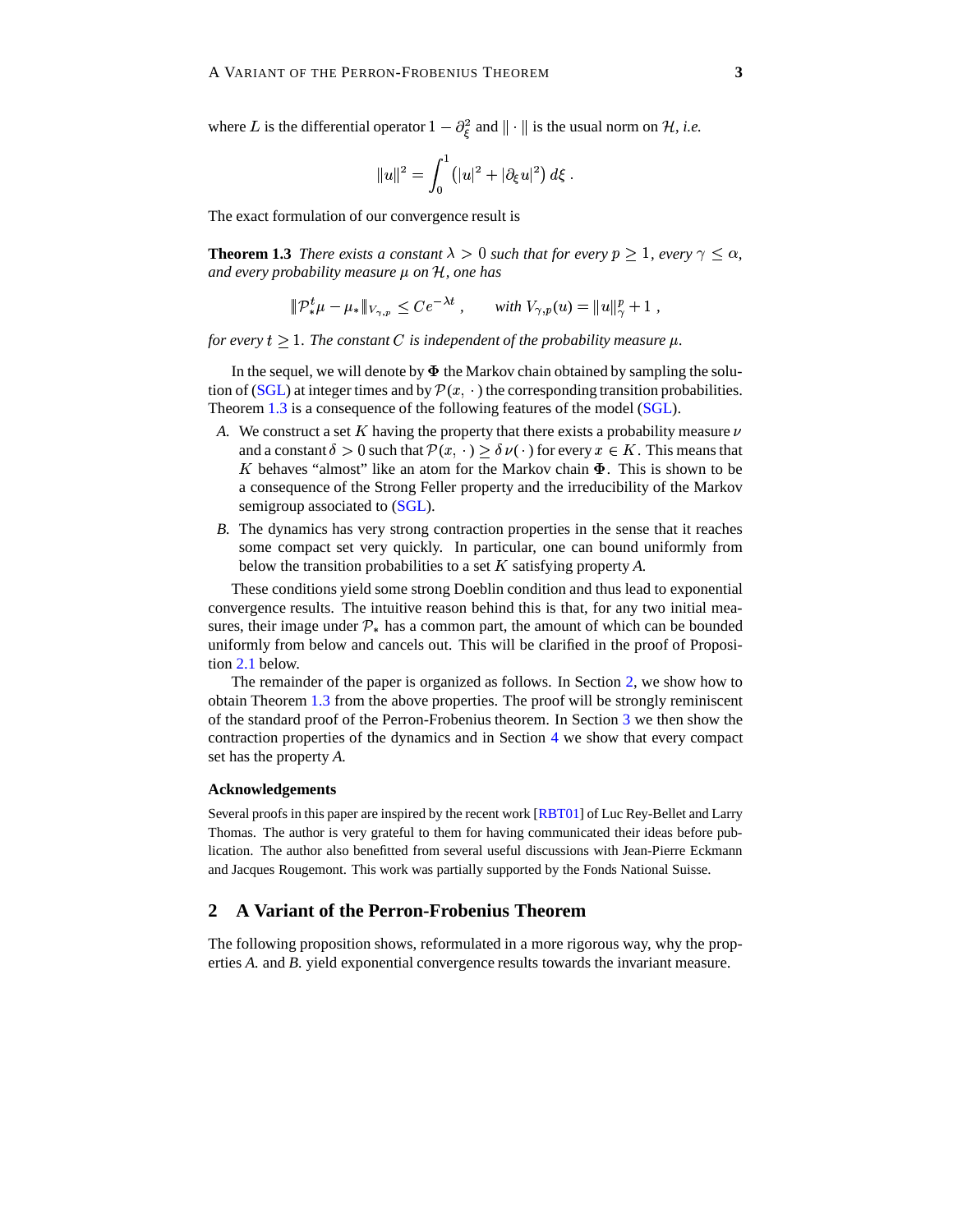**Proposition 2.1** *Let*  $\Psi$  *be a Markov chain on a measurable space*  $X$  *and let*  $\Psi$  *satisfy the following properties:*

- *a.* There exist a measurable set K, a positive constant  $\delta$  and a probability measure  $\nu_*$  such that for every measurable set A and every  $x \in K$ , one has  $\mathcal{P}(x, A) \geq$  $\delta \nu_*(A)$ .
- *b. There exists a constant*  $\delta' > 0$  *such that*  $\mathcal{P}(x, K) \geq \delta'$  for every  $x \in \mathsf{X}$ .

*Then*  $\Psi$  *has a unique invariant measure*  $\mu_*$  *and one has for every probability measure*  $\mu$  the estimate  $lVert \mathcal{P}^n_* \mu - \mu_* \rVert \leq 2(1 - \delta \delta')^{-n/2}$ .

*Proof.* The first observation we make is that for every probability measure  $\mu$  one has by property *a.*,

$$
(\mathcal{P}_{*}\mu)(K) = \int_{X} \mathcal{P}(x, K) \,\mu(dx) \geq \delta'.
$$

As a consequence of this and of property  $b$ , one has for every measurable set  $A$  the bound

$$
\left(\mathcal{P}_{*}^{2}\mu\right)(A) \geq \int_{K} \mathcal{P}(x, A) \left(\mathcal{P}_{*}\mu\right)(dx) \geq \delta \delta' \nu_{*}(A) . \tag{2.1}
$$

Define the constant  $\varepsilon = \delta \delta'$ . An immediate consequence of [\(2.1\)](#page-3-0) is that for any probability measure  $\mu$ , one has

<span id="page-3-0"></span>
$$
\|\mathcal{P}_*^2\mu - \varepsilon \nu_*\| = 1 - \varepsilon.
$$

Now take any two probability measures  $\mu$  and  $\nu$ . Denote by  $\eta_{\pm}$  the positive (resp. negative) part of  $\mu - \nu$ . Since  $\mu$  and  $\nu$  are probability measures, one has  $\|\eta_+\|$  =  $\|\eta_-\| = \Delta$ , say. Then, since  $\mathcal{P}_*$  preserves probability, one has

$$
\mathcal{P}_*^2 \mu - \mathcal{P}_*^2 \nu \mathcal{V} = \mathcal{P}_*^2 \eta_+ - \mathcal{P}_*^2 \eta_- \mathcal{V} \le \mathcal{P}_*^2 \eta_+ - \Delta \varepsilon \nu_* \mathcal{V} + \mathcal{P}_*^2 \eta_- - \Delta \varepsilon \nu_* \mathcal{V}
$$
  

$$
\le 2\Delta (1-\varepsilon) = (1-\varepsilon) \mathcal{V} + \mathcal{V}.
$$

This completes the proof of Proposition [2.1.](#page-6-0)

Theorem [1.3](#page-6-2) is then an easy consequence of the following lemmas.

**Lemma 2.2** *For every*  $\gamma \leq \alpha$ *, every*  $t > 0$ *, and every*  $p \geq 1$ *, there exists a constant*  $C_{\gamma, p, t}$  such that for every finite measure  $\mu$  on  $\mathcal H$  one has

$$
\| \mathcal{P}_{*}^{t} \mu \|_{V_{\gamma, p}} \leq C_{\gamma, p, t} \| \mu \| \,, \tag{2.2}
$$

*with*  $\mathcal{P}_{*}^{t}$  *the semigroup acting on measures solving [\(SGL\)](#page-0-0).* 

**Lemma 2.3** *For every compact set*  $K \subset \mathcal{H}$ *, there exists a probability measure*  $\nu_*$  *and a* constant  $\delta > 0$  such that  $\mathcal{P}(x, \cdot) \geq \delta \nu_*(\cdot)$  for every  $x \in K$ .

*Proof of Theorem [1.3.](#page-6-2)* Fix once and for all  $\gamma \leq \alpha$  and  $p \geq 1$ . By Lemma [2.2,](#page-6-1) there exist constants C and  $\delta$  such that the set  $K = \{x \in \mathcal{H} \mid ||x||_{\gamma} \leq C\}$  satisfies  $\mathcal{P}(x,K) \geq \delta$ for every  $x \in \mathcal{H}$ . By Lemma [2.3,](#page-6-2) we can apply Proposition [2.1](#page-6-0) to find

$$
\|\mathcal{P}^n_*\mu-\mu^*\|\leq 2e^{-\lambda n},
$$

<span id="page-3-1"></span>
$$
\Box
$$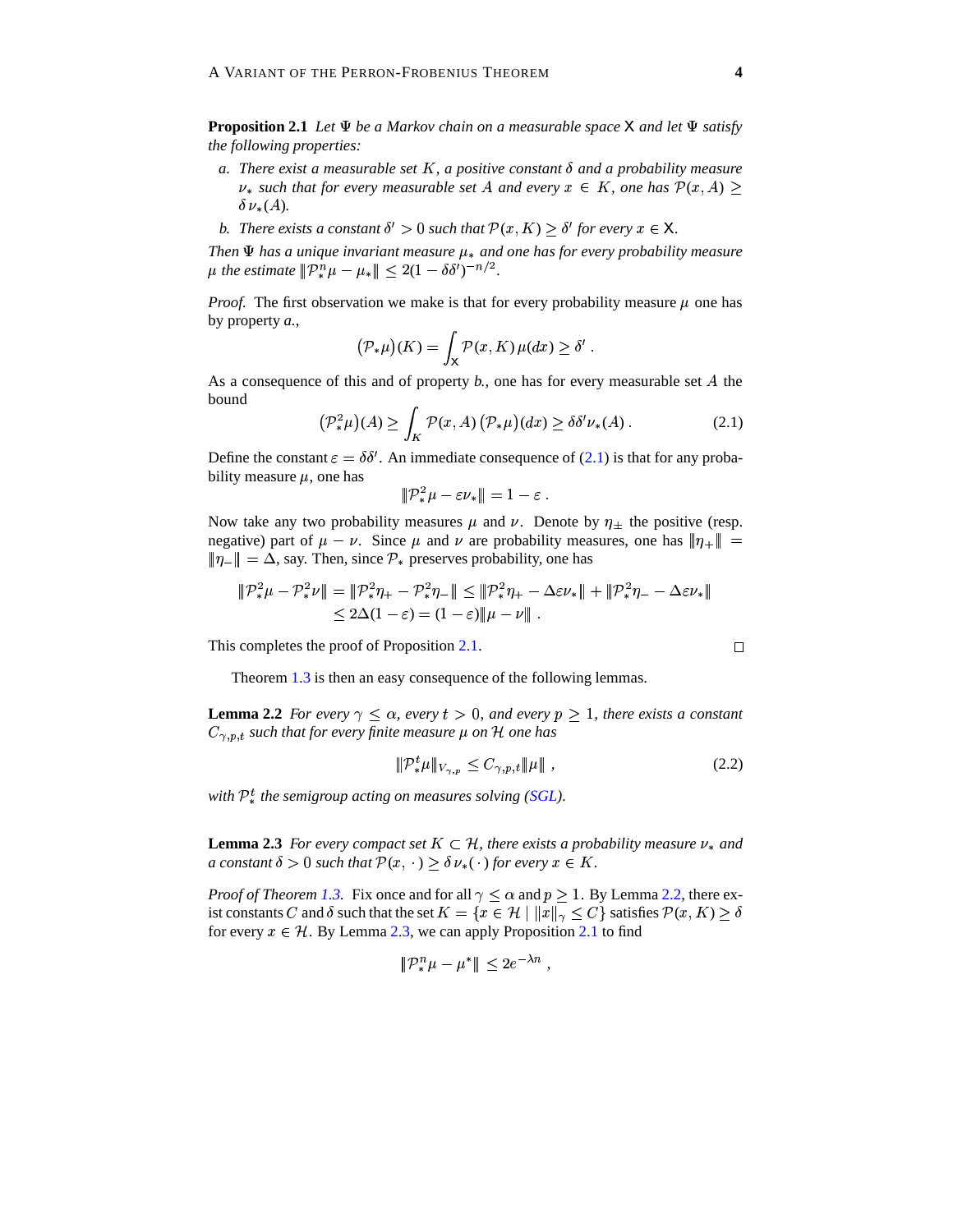for some  $\lambda > 0$  and for *n* any integer. Since  $\mathcal{P}_{*}^{t}$  preserves positivity and probability, one immediately gets the same estimate for arbitrary real times. By Lemma [2.2](#page-6-1) and the invariance of  $\mu$ , this yields for some constant C,

$$
\|\mathcal{P}_{*}^{t+1}\mu - \mu^{*}\|_{V_{\gamma,t}} \leq Ce^{-\lambda t}.
$$

The proof of Theorem [1.3](#page-6-2) is complete.

**Remark 2.4** Writing V instead of  $V_{\gamma,p}$ , condition [\(2.2\)](#page-3-1) is equivalent to the statement that  $\mathbf{E}_x V(\Phi) \leq C$  for all  $x \in \mathcal{H}$ . It is also possible to achieve exponential convergence results if this condition is replaced by the weaker condition that

$$
\mathbf{E}_x V(\Phi) \leq \begin{cases} cV(x) & \text{for } x \in \mathcal{H} \setminus K, \\ \Lambda & \text{for } x \in K, \end{cases}
$$
 (2.3)

with  $c \in (0, 1)$ ,  $\Lambda > 0$  and K some compact set. The proof is somewhat lengthy and so we do not give it here. The interested reader is referred to [\[MT94,](#page-9-11) [RBT01\]](#page-9-10). The difference in the results is that one gets an estimate of the type

$$
|\!|\!|{\mathcal D}_*^{t+1}\mu-\mu^*|\!|\!|_V\leq Ce^{-\lambda t}|\!|\!|\mu|\!|\!|_V\ .
$$

So strong convergence towards the invariant measure holds for measures with finite  $\|\cdot\|_V$ -norm and not necessarily for every probability measure.

The remainder of the paper is devoted to the proof of Lemmas [2.2](#page-6-1) and [2.3.](#page-6-2)

## <span id="page-4-0"></span>**3 Contraction Properties of the Dynamics**

This section is devoted to the proof of Lemma [2.2.](#page-6-1) We reformulate it in a more convenient way as

**Proposition 3.1** For every  $p \geq 1$ , every  $\gamma \leq \alpha$ , and every time  $t > 0$ , there is a *constant*  $C_{p,t,\gamma} > 0$  *such that, for every*  $x \in H$ *, one has* 

<span id="page-4-2"></span>
$$
\mathbf{E}\left(\left\|\Phi_t(x)\right\|_{\gamma}^p\right) \le C_{p,t,\gamma} \tag{3.1}
$$

*Proof.* We define the linear operator  $L = 1 - \partial_{\xi}^{2}$  and the stochastic convolution

$$
W_L(t) = \int_0^t e^{-L(t-s)} Q dW(s) .
$$

With these notations, the solution of [\(SGL\)](#page-0-0) reads

$$
\Phi_t(x) = e^{-Lt}x - \int_0^t e^{-L(t-s)} \mathsf{P}(\Phi_s(x)) \, ds + W_L(t) \,. \tag{3.2}
$$

In a first step, we show that for every couple of times  $0 < t_1 < t_2$ , there exists a constant  $C_{p,t_1,t_2}$  independent of the initial condition x such that

<span id="page-4-1"></span>
$$
\mathbf{E}\Big(\sup_{t_1 < s < t_2} \|\Phi_s(x)\|_{L^\infty}\Big) \le C_{p,t_1,t_2} \,. \tag{3.3}
$$

$$
\Box
$$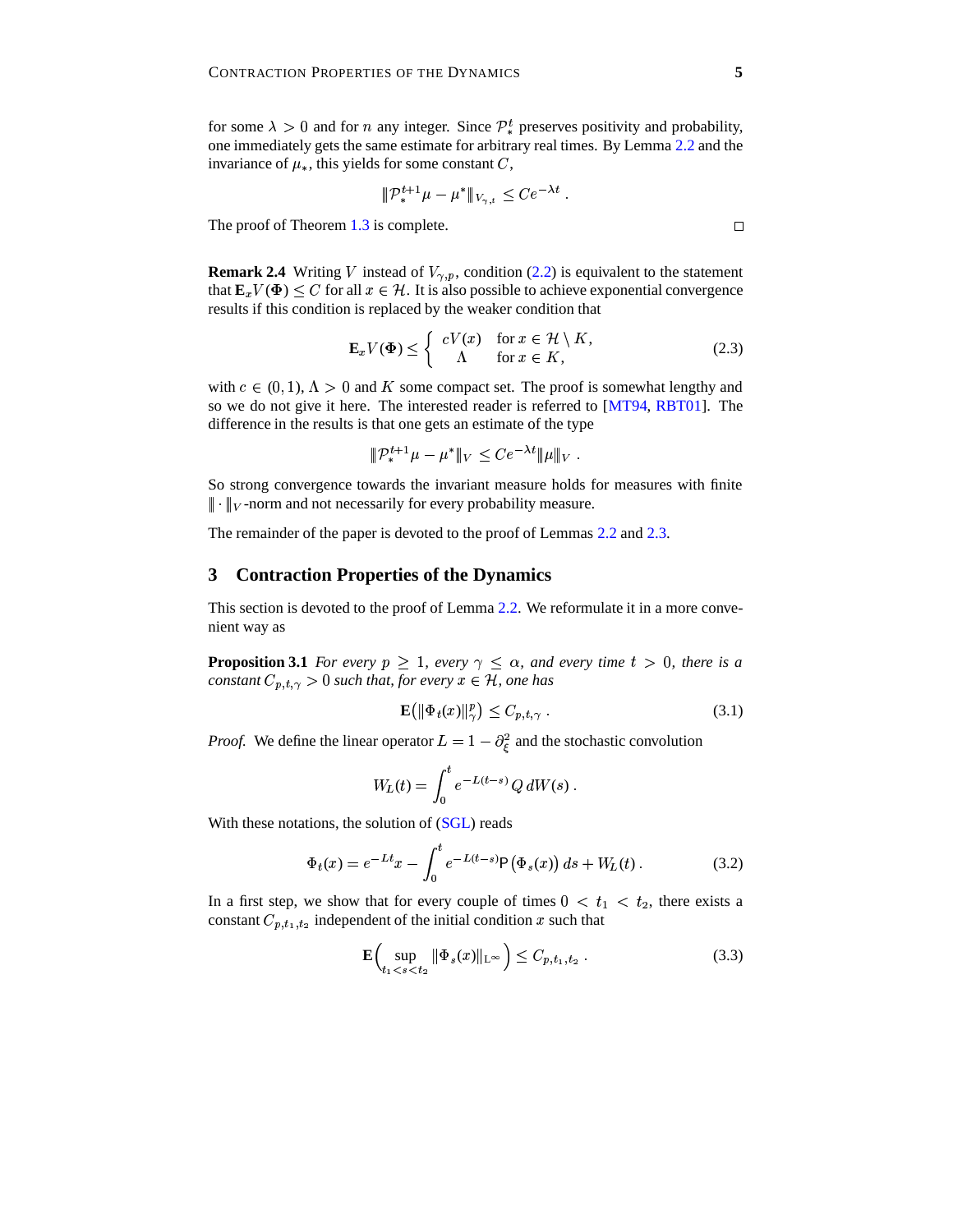$\blacksquare$ 

For this purpose, we introduce the auxiliary process  $\Psi_t(x)$  defined by  $\Psi_t(x) = \Phi_t(x) - \Phi_t(x)$  $W_L(t)$ . We have for  $\Psi_t$  the equation

$$
\Psi_t(x) = e^{-Lt}x - \int_0^t e^{-L(t-s)} \mathsf{P}(\Psi_s(x) + W_L(s)) ds,
$$

*i.e.*  $\Psi_t(x)$  can be interpreted pathwise as the solution of the PDE

$$
\dot{\Psi}_t = -L\Psi_t - P(\Psi_t + W_L(t)), \quad \Psi_0 = x.
$$
\n(3.4)

If we denote by q the degree of P (remember that  $q \geq 3$ ), we have, thanks to the dissipativity of  $L$ , the inequality

$$
\frac{D^{-} \|\Psi_t\|_{L^{\infty}}}{Dt} \le c_1 - c_2 \|\Psi_t\|_{L^{\infty}}^q + c_3 \|W_L(t)\|_{L^{\infty}}^q,
$$
\n(3.5)

where the  $c_i$  are some strictly positive constants and  $D^- / Dt$  denotes the left lower Dini derivative. An elementary computation allows to verify that the solutions of the ordinary differential equation  $\dot{y} = -cy^q + f(t)$  (with positive initial condition and  $f(s) > 0$ ) satisfy the inequality

<span id="page-5-0"></span>
$$
y(t) \le (qct)^{-1/(q-1)} + \int_0^t f(s) \, ds \,, \tag{3.6}
$$

independently of the initial condition. Standard estimates on Gaussian processes show furthermore that for every  $t > 0$  and every  $p \ge 1$ , there exists a constant  $C_{p,t}$  such that

$$
\mathbf{E}\big(\sup_{s\in[0,t]}\|W_L(s)\|_{L^\infty}^p\big)\leq C_{p,t}.
$$

Combining this with  $(3.6)$ , we get  $(3.3)$ .

It remains to exploit the dissipativity of the linear operator  $L$  and the local bound-edness of the nonlinearity to get the desired bound [\(3.1\)](#page-4-2). We write for  $s \in [t/2, t]$  the solution of [\(SGL\)](#page-0-0) as

$$
\Phi_s(x) = e^{-L(s-t/4)} \Phi_{t/4}(x) - \int_{t/4}^s e^{-L(s-r)} \mathsf{P}(\Phi_r(x)) dr + \int_{t/4}^s e^{-L(s-r)} Q dW(r) .
$$

Note that the last term of this equality has the same probability distribution as  $W_L(s \| t/4$ ). Since  $\| e^{-Lt} x \| \leq t^{-1/2} \| x \|_{\mathsf{L}^{\infty}}$ , we have (remember that  $q = \deg \mathsf{P}$ ):

$$
\mathbf{E}\Big(\sup_{t/2 < s < t} \|\Phi_s(x)\|^p\Big) \leq C_{p,t} + C_{p,t}\mathbf{E}\big(\sup_{t/4 < s < 3t/4} \|W_L(s)\|^p\big) \n+ C\mathbf{E}\Big(\sup_{t/2 < s < t} \Big(\int_{t/4}^s (s-r)^{-1/2} \|\mathsf{P}(\Phi_r(x))\|_{L^\infty} \, dr\Big)^p\Big) \n\leq C_{p,t} + C_{p,t}\mathbf{E}\Big(\sup_{t/4 < s < t} \|\Phi_s(x)\|_{L^\infty}^{pq}\Big) \leq C_{p,t} .
$$

In these inequalities, we used [\(3.3\)](#page-4-1) and the fact that  $\mathbf{E}(\sup_{s\in[0,t]}||W_L(s)||_\gamma^p)$  is finite for every  $\gamma \leq \alpha$ , every  $t > 0$  and every  $p \geq 1$ . This technique can be iterated, using the fact that  $||e^{-Lt}x||_{\gamma+1/2} \leq t^{-1/2}||x||_{\gamma}$ , until one obtains the desired estimate [\(3.1\)](#page-4-2). The proof of Proposition [3.1](#page-6-0) is complete.  $\Box$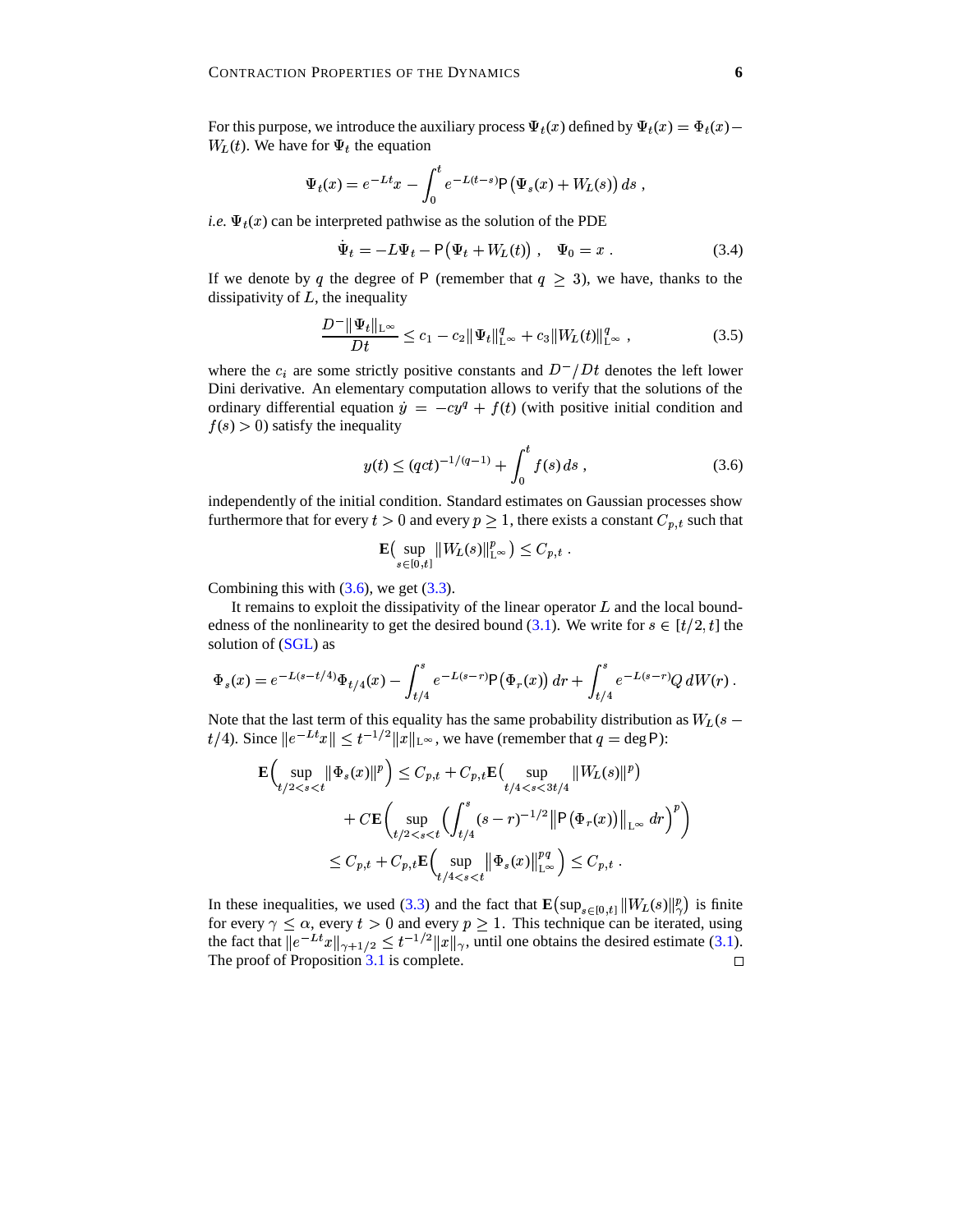## <span id="page-6-3"></span>**4 Strong Feller Chains and Small Sets**

The aim of this section is to show that a sufficient condition for the existence of sets with the property *a*. of Proposition [2.1](#page-6-0) is that the Markov chain is open set irreducible and has the Strong Feller property.

We follow closely [\[MT94\]](#page-9-11) in our definitions. The main difference with their results is that we drop the assumption of local compactness of the topological base space and that our estimates hold globally with respect to the initial condition. We will adopt the following notations:

The symbol X stands for an arbitrary Polish space, *i.e.* a complete, separable metric space. The symbol  $\Phi$  stands for a Markov chain on X. We denote by  $\mathcal{P}(x,\hat{A})$  the transition probabilities of  $\Phi$ . The m-step transition probabilities are denoted by  $\mathcal{P}^m(x,\hat{A})$ . The symbol  $\mathcal{B}(X)$  stands for the Borel  $\sigma$ -field of X.

<span id="page-6-0"></span>**Definition 4.1** *A set*  $K \in \mathcal{B}(X)$  *is called* small *if there exists an integer*  $m > 0$ , *a probability measure*  $\nu$  *on*  $X$ *, and a constant*  $\delta > 0$  *such that*  $\mathcal{P}^m(x, A) \geq \delta \nu(A)$  *for every*  $x \in K$  and every  $A \in \mathcal{B}(\mathsf{X})$ . If we want to emphasize the value of m, we call a *set m*-small.

With this definition, we reformulate Lemma [2.3](#page-6-2) as

### <span id="page-6-1"></span>**Theorem 4.2** If  $\Phi$  *is irreducible and Strong Feller, every compact set is* 2-small.

The main step towards the proof of Theorem [4.2](#page-6-1) is to show the existence of small sets which are sufficiently big to be "visible" by the dynamics. Recall that a set  $A$  is said to be *accessible* if  $\mathcal{P}(x, A) > 0$  for every  $x \in X$ . One has,

#### <span id="page-6-2"></span>**Proposition 4.3** *If is irreducible and Strong Feller, there exist accessible small sets.*

*Proof of Theorem [4.2.](#page-6-1)* Recall that Doob's theorem guarantees the existence of a probability measure  $\mu_0$  such that the transition probabilities  $\mathcal{P}(x, \cdot)$  are all equivalent to  $\mu_0$ . This is a consequence of the Strong Feller property and the irreducibility of  $\Phi$ .

By Proposition [4.3](#page-6-2) there exists a small set A such that  $\mu_0(A) > 0$ . For every  $x \in X$ and every arbitrary  $D \in \mathcal{B}(X)$ , we then have

$$
\mathcal{P}^{m+1}(x, D) \ge \int_A \mathcal{P}(y, D) \mathcal{P}^m(x, dy) \ge \mathcal{P}(x, A) \inf_{y \in A} \mathcal{P}(y, D) \ge \delta \mathcal{P}(x, A) \nu(D) ,
$$

for some  $m > 0$ ,  $\delta > 0$  and a probability measure  $\nu$ . Since, by the Strong Feller property, the function  $x \mapsto \mathcal{P}(x, A)$  is continuous and, by the accessibility of A, it is positive, there exists for every compact set  $C \subset X$  a constant  $\delta' > 0$  such that

$$
\inf_{x \in C} \mathcal{P}^{m+1}(x, D) \ge \delta' \nu(D) .
$$

The proof of Theorem [4.2](#page-6-1) is complete.

 $\Box$ 

The next subsection is devoted to the proof of Proposition [4.3.](#page-6-2)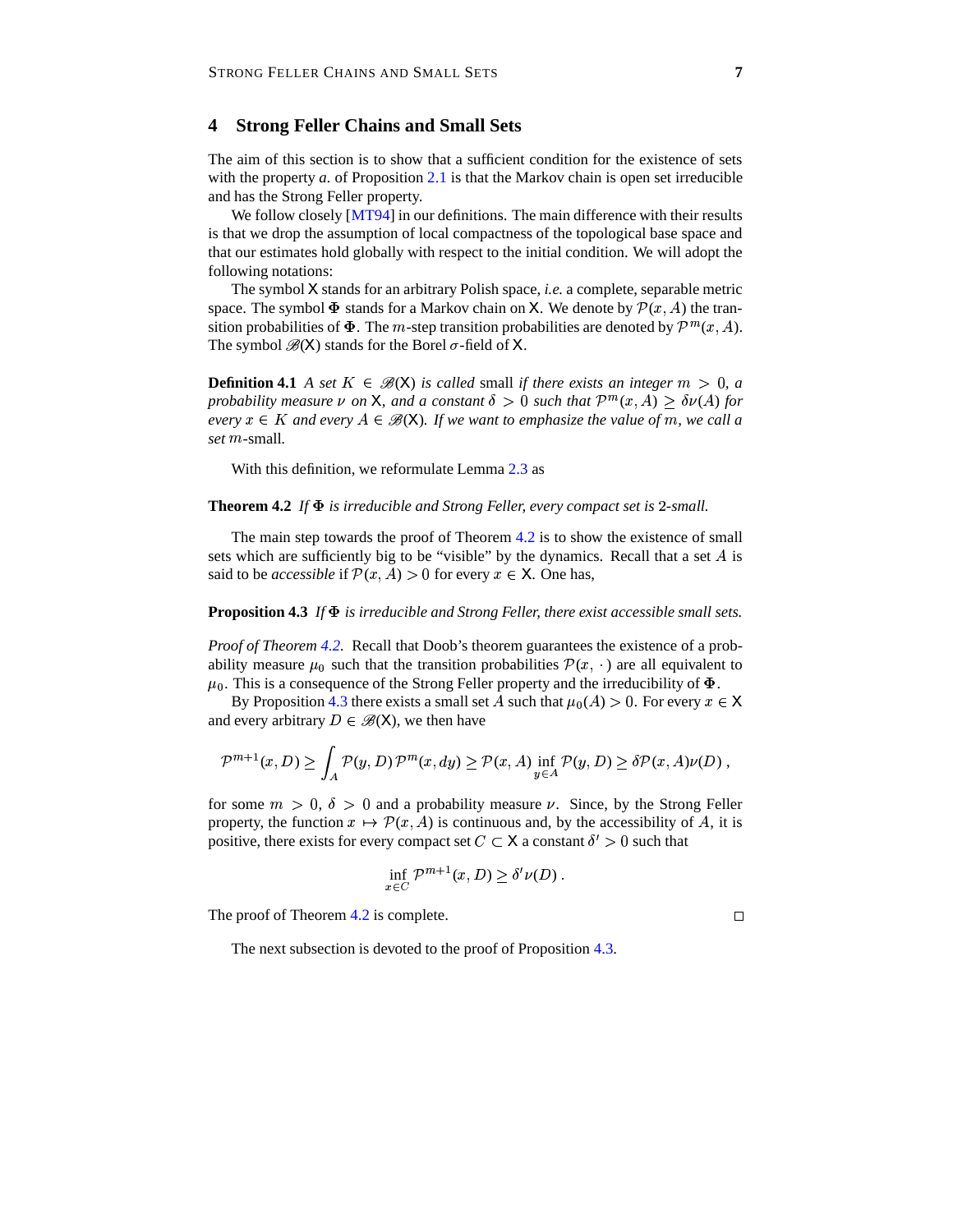## **4.1 Existence of accessible small sets**

In this subsection, we will work with partitions of  $X$ . We introduce the following notation: if  $\mathscr P$  is a partition of X, we denote by  $\mathscr P(x)$  the (only) element of  $\mathscr P$  that contains  $x$ . With this notation, one has the following theorem, a proof of which can be found *e.g.* in [\[Doo53,](#page-9-12) p. 344].

<span id="page-7-0"></span>**Theorem 4.4 (Basic Differentiation Theorem)** *Let*  $(X, \mathcal{F}, \mu)$  *be a probability space and*  $\mathscr{P}_n$  be an increasing sequence of finite measurable partitions of X such that the  $\sigma$ -field generated by  $\bigcup_n \mathscr{P}_n$  is equal to  $\mathscr{F}.$  Let  $\nu$  be a probability measure on  ${\sf X}$  which <sup>ê</sup> *is absolutely continuous with respect to* <sup>k</sup> *with density function* <sup>î</sup>*. Define the sequence of functions* <sup>î</sup> *by*

$$
h_n(x) = \begin{cases} \frac{\nu(\mathcal{P}_n(x))}{\mu(\mathcal{P}_n(x))} & \text{if } \mu(\mathcal{P}_n(x)) > 0, \\ 0 & \text{if } \mu(\mathcal{P}_n(x)) = 0. \end{cases}
$$

*Then there exists a set*  $N$  *with*  $\mu(N) = 0$  *such that*  $\lim_{n \to \infty} h_n(x) = h(x)$  for every  $x \in X \setminus N$ .

This theorem is the main ingredient for the proof of Proposition [4.3.](#page-6-2)

The first point one notices is that if  $X$  is a Polish space, one can explicitly construct a sequence  $\mathscr{P}_n$  of partitions that generate the Borel  $\sigma$ -field. Choose a sequence  $\{x_i\}_{i=1}^{\infty}$ of elements which are dense in  $X$  (the existence of such a sequence is guaranteed by the separability of X) and a sequence  $\{\varepsilon_j\}_{j=1}^{\infty}$  such that  $\varepsilon_j > 0$  and  $\lim_{j \to \infty} \varepsilon_j = 0$ . Denote by  $\mathcal{B}(x,r)$  the open ball of radius r and center x. We then define the sets  $M_i^3$  $(i \geq 1 \text{ and } j \geq 0)$  by

$$
M_i^0 = \mathsf{X} \ , \quad M_i^j = \mathcal{B}(x_i, \varepsilon_j) \ .
$$

This defines an increasing sequence of finite partitions  $\mathscr{P}_n$  by  $\mathscr{P}_n = \bigvee_{i,j \leq n} \{M_i^j\}$ ( $\vee$  denotes the refinement of partitions). We denote by  $\mathscr{F}_{\infty}$  the  $\sigma$ -field generated by  $\bigcup_n \mathcal{P}_n$ . Since every open set  $S \subset X$  can be written as a countable union

$$
S = \bigcup \left\{ M_i^j \mid M_i^j \subset S \right\},\
$$

the open sets belong to  $\mathscr{F}_{\infty}$  and so  $\mathscr{F}_{\infty} = \mathscr{B}(X)$ . This construction guarantees the applicability of the Basic Differentiation Theorem to our situation. We are now ready to give the

*Proof of Proposition* [4.3.](#page-6-2) Let us denote by  $p(x, y)$  a jointly measurable version of the densities of  $\mathcal{P}(x, \cdot)$  with respect to  $\mu_0$ .

We define for every  $x, y \in X$  the sets  $S_x \in \mathcal{B}(X)$  and  $S_u^* \in \mathcal{B}(X)$  by

$$
S_x = \left\{ y \in \mathsf{X} \mid p(x, y) > \frac{1}{2} \right\}, \quad S_y^* = \left\{ x \in \mathsf{X} \mid p(x, y) > \frac{1}{2} \right\},
$$

and the set  $S^2 \in \mathcal{B}(X \times X)$  by

$$
S^{2} = \{(x, y) \in \mathsf{X} \times \mathsf{X} \mid p(x, y) > \frac{1}{2}\}.
$$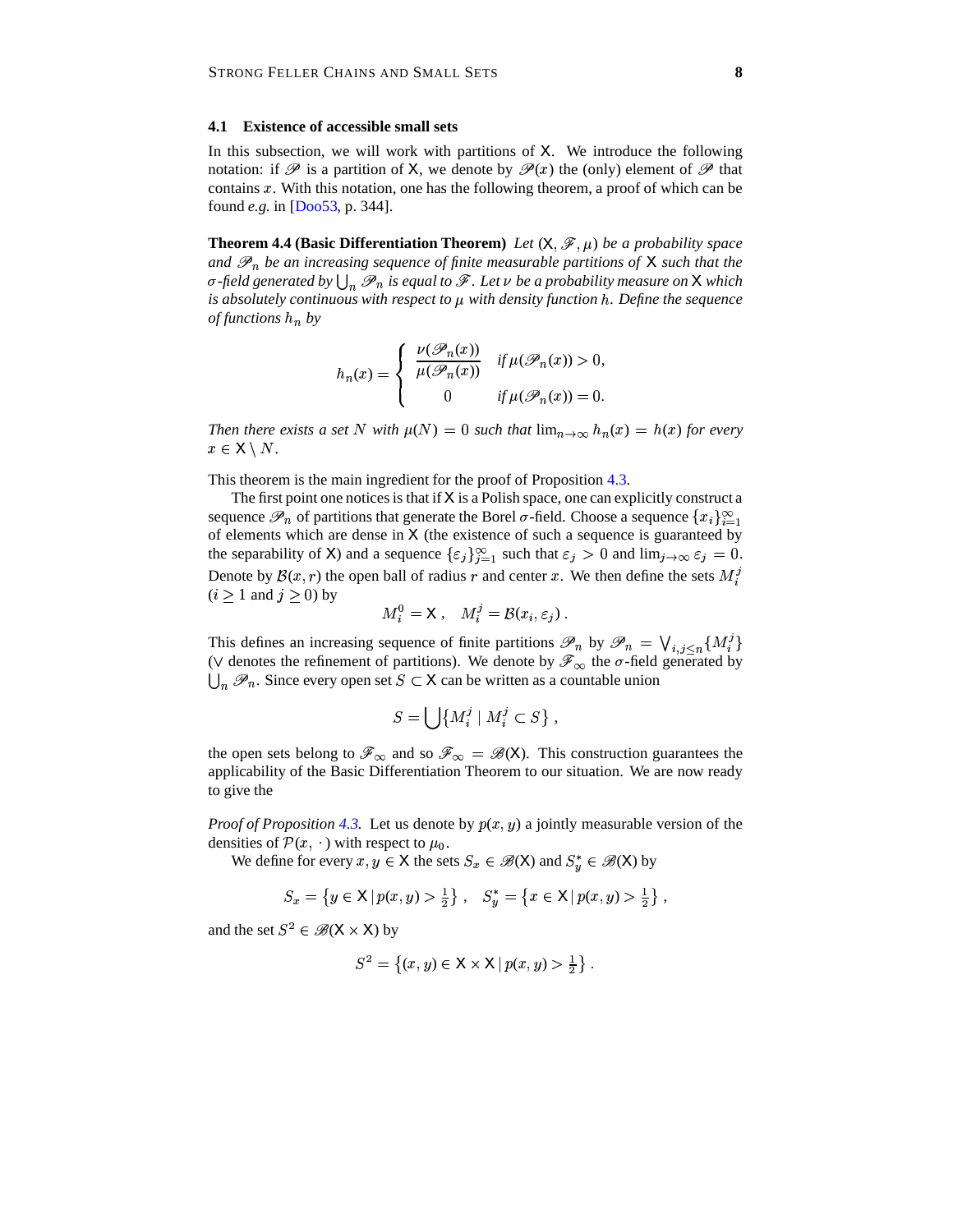

<span id="page-8-0"></span>Figure 1: Construction of  $D$  and  $E$ .

Since  $\mathcal{P}(x, X) = 1$  for every  $x \in X$ , one has  $\mu_0(S_x) > 0$  for every x and therefore  $\mu_0^2(S^2) = \int_X \mu_0(S_x) \, d\mu_0(x) > 0$ , where  $\mu_0^2 = \mu_0 \times \mu_0$ . Define the subset  $S^3$  of  $X^3$  by

$$
S^{3} = \{(x, y, z) \in \mathsf{X}^{3} \mid (x, y) \in S^{2} \text{ and } (y, z) \in S^{2} \}.
$$
 (4.1)

One has similarly  $\mu_0^3(S^3) = \int_{S^2} \mu_0(S_y) d\mu_0^2(x,y) > 0$ . Let us now define the sets  $\mathscr{P}_n(x)$  as above and define  $\mathscr{P}_n(x, y) = \mathscr{P}_n(x) \times \mathscr{P}_n(y)$ .

By Theorem [4.4](#page-7-0) with  $\mu = \mu_0^2$  and  $\nu = \mu_0^2|_{S^2}$ , there exists a  $\mu_0^2$ -null set N such that for  $(x, y) \in S^2 \setminus N$  one has

$$
\lim_{n\to\infty}\frac{\mu_0^2\bigl(S^2\cap\mathscr P_n(x,y)\bigr)}{\mu_0^2\bigl(\mathscr P_n(x,y)\bigr)}=1\ .
$$

Since on the other hand  $\mu_0^3(S^3) > 0$ , there exist a triple  $(u, v, w)$  and an integer n such that  $\mu_0^2(\mathscr{P}_n(u,v)) > 0$ ,  $\mu_0^2(\mathscr{P}_n(v,w)) > 0$ , and

$$
\mu_0^2(S^2 \cap \mathscr{P}_n(u, v)) \ge \frac{7}{8} \mu_0^2(\mathscr{P}_n(u, v)) \tag{4.2a}
$$

$$
\mu_0^2(S^2 \cap \mathscr{P}_n(v, w)) \ge \frac{7}{8}\mu_0^2(\mathscr{P}_n(v, w)) \tag{4.2b}
$$

This means that  $S<sup>2</sup>$  covers simultaneously seven eights of the "surfaces" of both sets  $\mathscr{P}_n(u, v)$  and  $\mathscr{P}_n(v, w)$ . (See Figure [1](#page-8-0) for an illustration of this construction.) As a consequence of  $(4.2a)$  $(4.2a)$ , the set

$$
D = \left\{ x \in \mathscr{P}_n(u) \mid \mu_0(S_x \cap \mathscr{P}_n(v)) \geq \frac{3}{4} \mu_0(\mathscr{P}_n(v)) \right\},\,
$$

satisfies  $\mu_0(D) \geq \frac{1}{2}\mu_0(\mathscr{P}_n(u))$ . Similarly, the set

<span id="page-8-1"></span> $\boldsymbol{n}$ 

$$
E = \left\{ z \in \mathscr{P}_n(w) \mid \mu_0 \big( S_z^* \cap \mathscr{P}_n(v) \big) \geq \frac{3}{4} \mu_0 \big( \mathscr{P}_n(v) \big) \right\},\,
$$

satisfies  $\mu_0(E) \geq \frac{1}{2}\mu_0(\mathscr{P}_n(w))$ . On the other hand, one has by the definitions of E and D that for  $x \in D$  and  $z \in E$ ,  $\mu_0(S_x \cap S_z^*) \geq \frac{1}{2}\mu_0(\mathscr{P}_n(v))$ . Thus

$$
p^{2}(x,z) \geq \int_{S_{x} \cap S_{z}^{*}} p(x,y)p(y,z)\,\mu_{0}(dy) \geq \frac{1}{4}\mu_{0}(S_{x} \cap S_{z}^{*}) \geq \frac{1}{8}\mu_{0}\big(\mathscr{P}_{n}(v)\big) , \quad (4.3)
$$